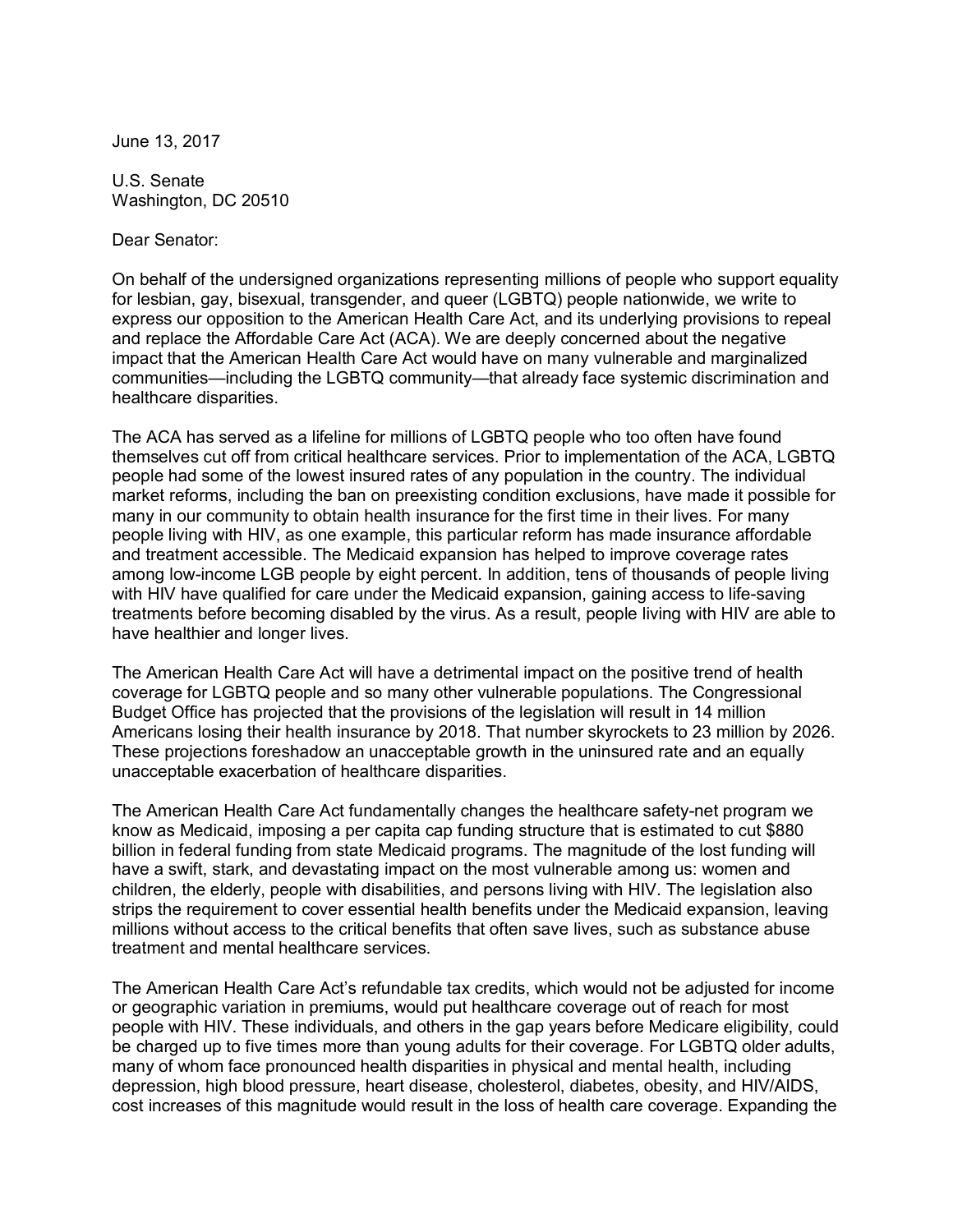2<br>role of health savings accounts would do little to help many people with HIV and all low-income<br>individuals living novebook to novebook, with little or no covings role of health savings accounts would do little to help many people<br>individuals living paycheck to paycheck, with little or no savings. individuals living paycheck to paycheck, with little or no savings.<br>Prior to the ACA, emplover-provided health plans frequently limited the maximum amount of

coverage employees could receive over their lifetime. In 2009, 59% of covered employees had health plans with lifetime maximums, meaning they could face bankruptcy if they encountered<br>serious health problems and were left unable to cover their healthcare costs.<sup>1</sup> By allowing states<br>to seek waivers to specified e serious health problems and were left unable to cover their healthcare costs.<sup>1</sup> By allowing states Act gives states—and subsequently employers—the ability to narrow the definition of these to seek waivers to specified essential health benefit requirements, the American Health Care<br>Act gives states—and subsequently employers—the ability to narrow the definition of these<br>essential health benefits. Ultimately, annual out-of-pocket spending limits for essential health benefits, once again leaving individuals to risk bankruptcy in order to obtain basic healthcare.<sup>2</sup>

The provision barring Planned Parenthood and its affiliated clinics from participating in essential public health programs goes beyond the parameters of the ACA. This will jeopardize the ability of these providers to deliver preventive healthcare services, such as cancer screenings and STD and HIV testing, as well as services like gender transition-related care that may not be offered elsewhere in many communities. Often, health centers such as Planned Parenthood offer the only culturally competent healthcare available to LGBTQ people, especially in rural and offered elsewhere in many communities. Often, health centers such as Planned Parenthood<br>offer the only culturally competent healthcare available to LGBTQ people, especially in rural and<br>isolated areas. Rather than improvin people—including people of color, immigrants, young people, and members of the LGBTQ community—who already face structural barriers to accessing care.

Finally, eliminating the Public Health and Prevention Fund will undercut local capacity building critical to detect and respond to infectious diseases, such as hepatitis C and HIV, and other public health threats. Abandoning this critical investment will set back public health and security.

We strongly urge the members of the Senate to reject provisions such as those contained in the American Health Care Act that would harm millions of Americans and deny them the health benefits that save lives.

Sincerely,

 $\overline{a}$ 

Adolescent Counseling Services/Outlet AIDS Foundation of Chicago Alliance For Full Acceptance (AFFA) American Civil Liberties Union American Psychological Association APLA Health

 $^2$  Matthew Fielder, "New Changes to Essential Benefits in GOP Health Bill Could Jeopardize Protections Against https://kaiserfamilyfoundation.files.wordpress.com/2013/04/7936.pdf.<br><sup>2</sup> Matthew Fielder, "New Changes to Essential Benefits in GOP Health Bill Could Jeopardize Protect<br>Catastrophic Costs, Even for People with Job-Based Co https://www.brookings.edu/blog/up-front/2017/03/24/new-changes-to-essential-benefits-in-gop-health-bill-couldieopardize-protections-against-catastrophic-costs-even-for-people-with-job-based-coverage/; Matthew Fielder,<br>"Allowing States to Define "Essential Health Benefits" Could Weaken ACA Protections Against Catastrophic Cost<br>Peo "Allowing States to Define "Essential Health Benefits" Could Weaken ACA Protections Against Catastrophic Costs for https://www.brookings.edu/2017/05/02/allowing-states-to-define-essential-health-benefits-could-weaken-aca-

protections-against-catastrophic-costs-for-people-with-employer-coverage-nationwide/

<sup>&</sup>lt;sup>1</sup> Kaiser Family Foundation, "Employer Health Benefits: 2009 Annual Survey," 184 (2009), https://kaiserfamilyfoundation.files.wordpress.com/2013/04/7936.pdf.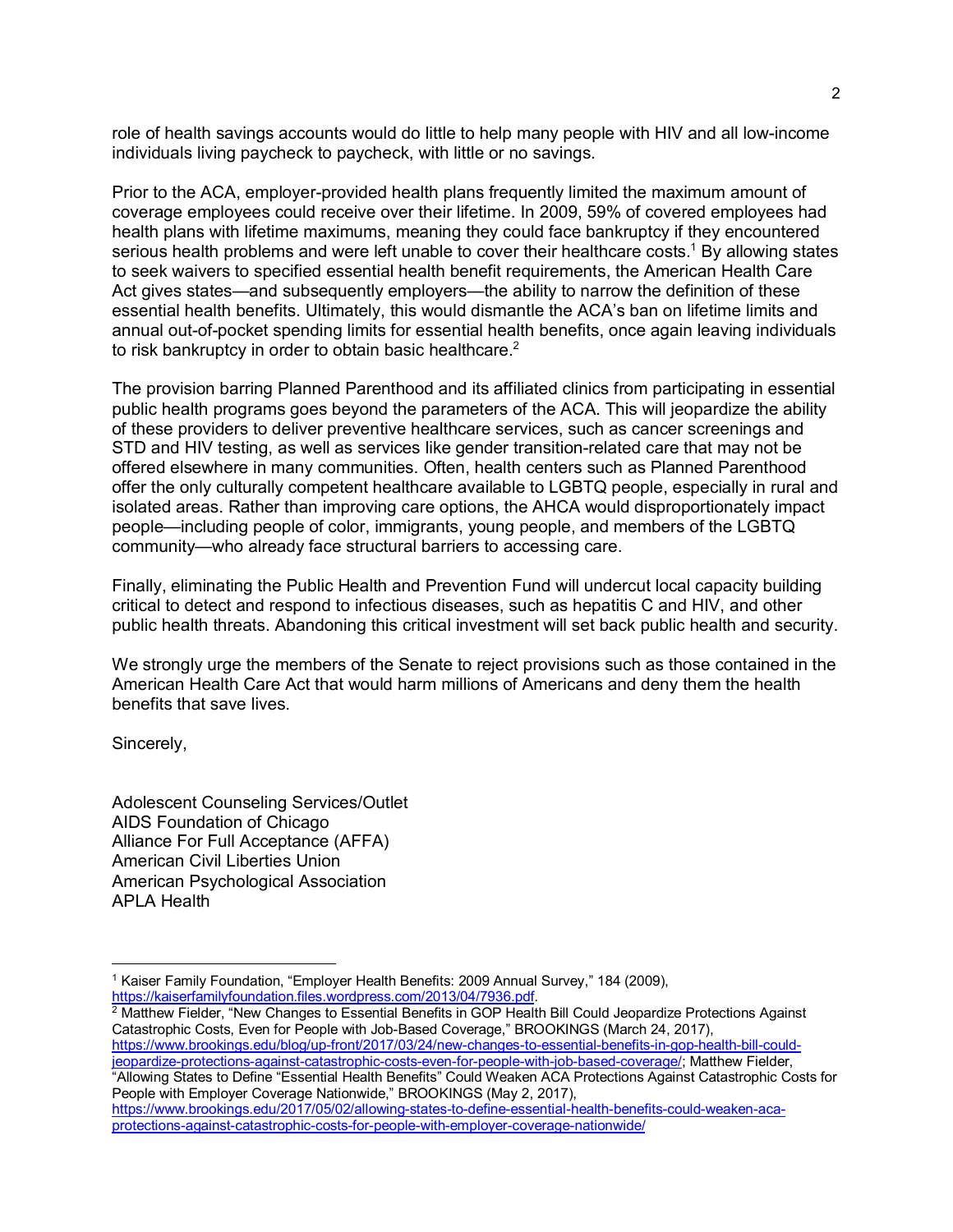Asian & Pacific Islander American Health Forum Basic Rights Oregon California LGBT Health and Human Services Network Callen-Lorde Community Health Center Center For Black Equity CenterLink: The Community of LGBT Centers Colorado Consumer Health Initiative Colorado Organization for Latina Opportunity and Reproductive Rights (COLOR) Equality California Equality Federation Equality Florida Equality Ohio Equality Pennsylvania Fair Wisconsin Family Equality Council Forward Together Gender Health Center Georgia Equality Georgians for a Healthy Future GLBTQ Legal Advocates & Defenders (GLAD) GLMA: Health Professionals Advancing LGBT Equality HealthRIGHT 360 Human Rights Campaign Jackson Cty Democrats (OR) LGBTQ Caucus Lambda Legal LGBT Center of Raleigh Los Angeles LGBT Center LPAC Movement Advancement Project NASTAD National Black Justice Coalition National Center for Lesbian Rights National Center for Transgender Equality National Coalition for LGBT Health National Council of Jewish Women National Queer Asian Pacific Islander Alliance (NQAPIA) National Council of Jewish Women<br>National Queer Asian Pacific Islander Alliance (M<br>NEAT - the National Equality Action Team<br>One Celerede One Colorado Out2Enroll Palmetto Project People For the American Way PFLAG National Progressive Leadership Alliance of Nevada PROMO Rogue Rainbow Elders SAGE (Advocacy & Services for LGBT Elders) Sacramento LGBT Community Center SCPHCA-SCMHP SEIU District 1199 WV/KY/OH Sexuality Information and Education Council of the U.S. (SIECUS) The Trevor Project